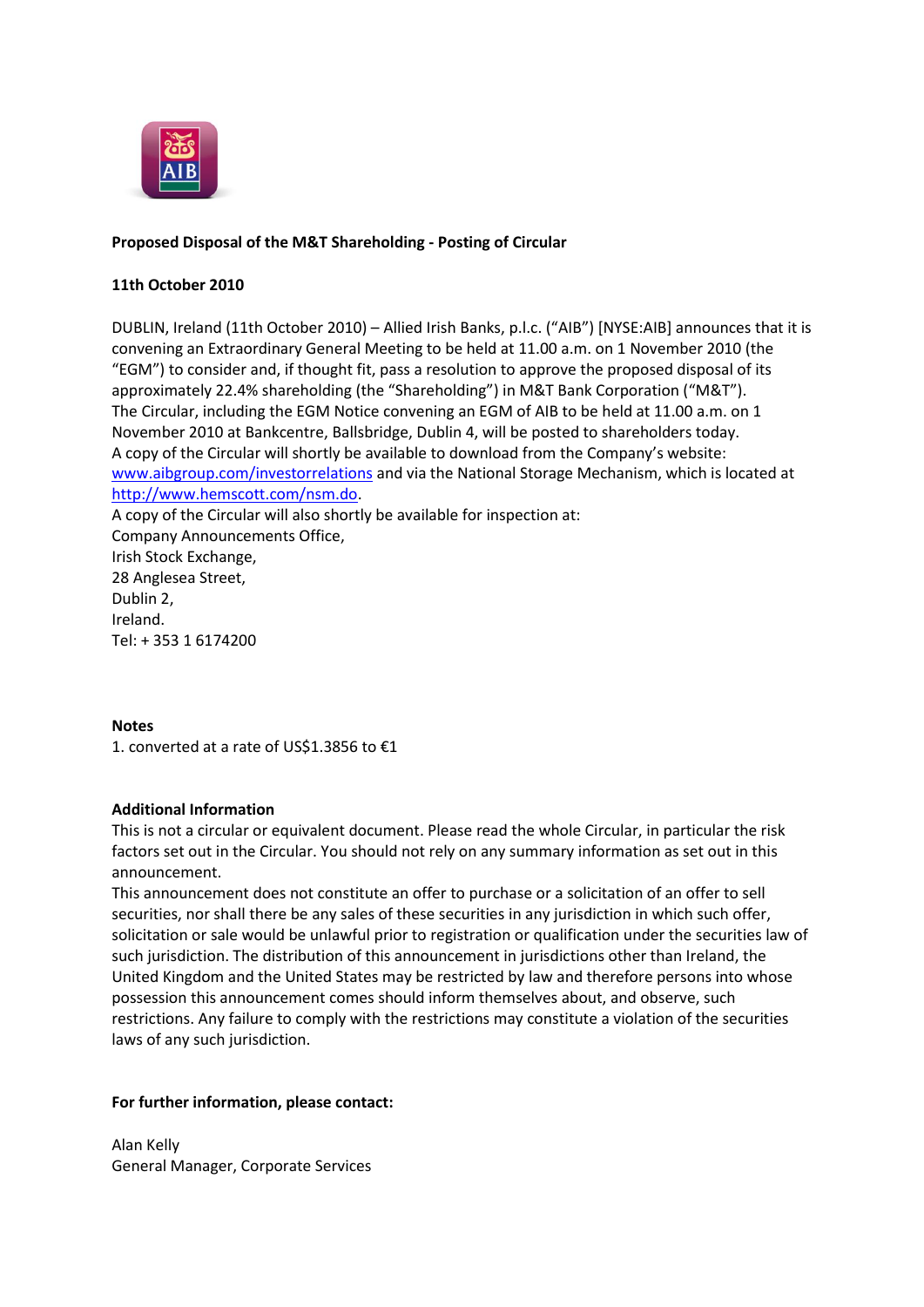AIB Group Bankcentre Ballsbridge Dublin 4 Tel: +353-1-6600311 Ext: 12162

or

Catherine Burke Head of Corporate Relations & Communications AIB Group Bankcentre Ballsbridge Dublin 4 Tel: +353-1-6600311 Ext: 13894

*The contents of this announcement should not be construed as legal, business, financial, tax, investment or other professional advice.*

*Morgan Stanley & Co. Limited and AIB Corporate Finance Limited ("AIB Corporate Finance") are acting as joint financial advisers to AIB in relation to AIB's disposal of its M&T shares. In addition, Morgan Stanley & Co. Limited and Morgan Stanley & Co. International plc are acting as sponsor and corporate broker, respectively, in connection with the disposal.*

*Morgan Stanley & Co. Limited and Morgan Stanley & Co. International plc (together, "Morgan Stanley") are acting in the aforementioned capacities for AIB and no one else in connection with the disposal and will not regard any other person (whether or not a recipient of this announcement) as Morgan Stanley's client in relation to the disposal and will not be responsible to anyone other than AIB for providing the protections afforded to clients of Morgan Stanley or for providing advice in relation to the disposal or any other matter referred to in this announcement.*

*AIB Corporate Finance is acting exclusively for AIB and no one else in connection with the disposal and will not regard any other person (whether or not a recipient of this announcement) as its client in relation to the disposal and will not be responsible to anyone other than AIB for providing the protections afforded to clients of AIB Corporate Finance or for providing advice in relation to the disposal or any other matter referred to in this announcement.*

*Apart from the responsibilities and liabilities, if any, which may be imposed on Morgan Stanley or AIB Corporate Finance by the Listing Rules, neither Morgan Stanley nor AIB Corporate Finance accepts any responsibility whatsoever and makes no representation or warranty, express or implied, for the contents of this announcement, including its accuracy, completeness or verification or for any other statement made or purported to be made by AIB, or on AIB's behalf, or by Morgan Stanley or AIB Corporate Finance, or on Morgan Stanley's or AIB Corporate Finance's behalf, in connection with AIB, the Shareholding, M&T or the disposal, and nothing in this announcement is or shall be relied upon as a promise or representation in this respect, whether as to the past or future. Each of Morgan Stanley and AIB Corporate Finance accordingly disclaims to the fullest extent permitted by law and under the Listing Rules all and any responsibility and liability, whether arising in tort, contract or otherwise, which it might otherwise have in respect of this document and any such statement.*

*None of the Minister for Finance, the Department of Finance, the Irish Government, the National Treasury Management Agency, the National Pensions Reserve Fund Commission or any person*